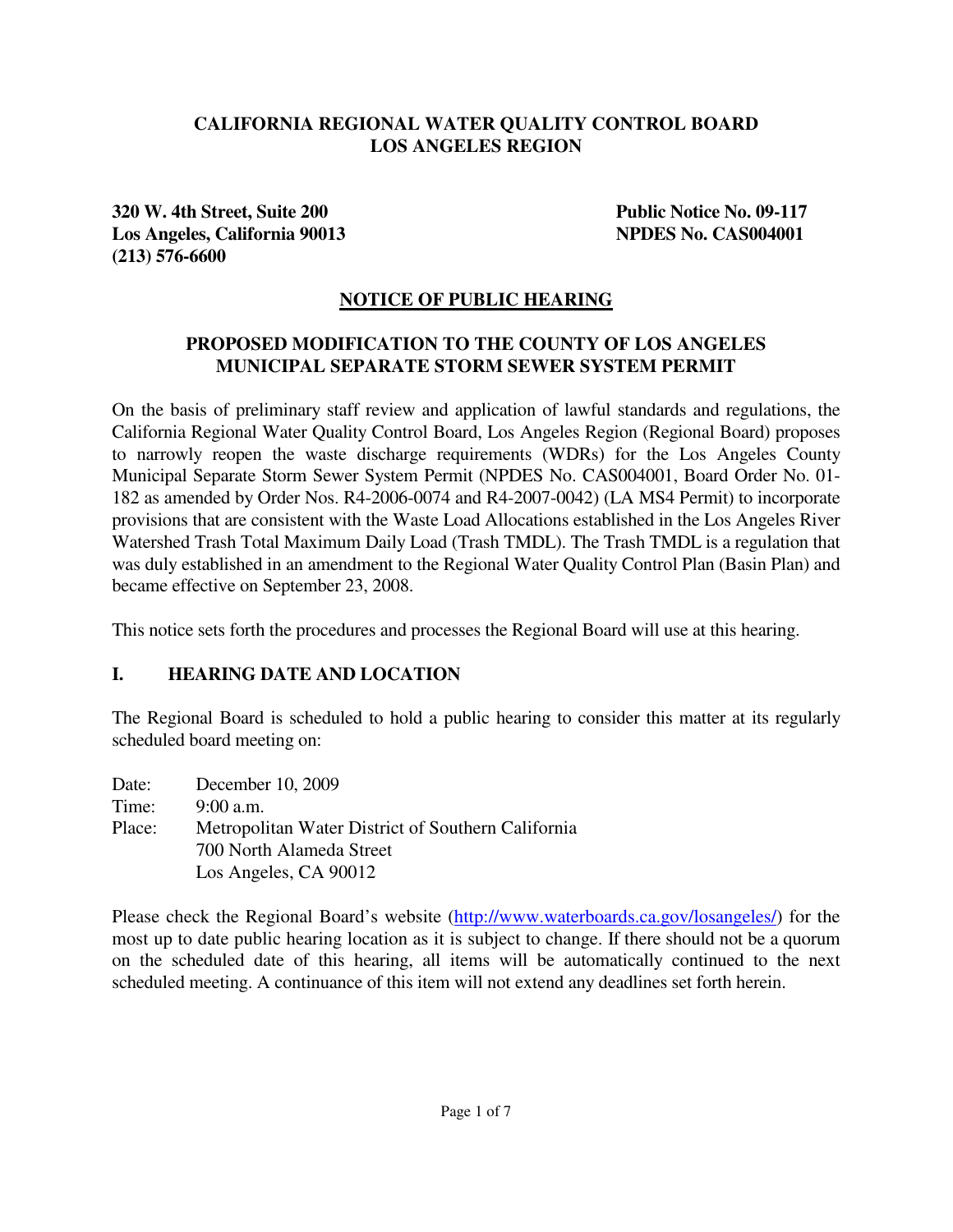#### **II. SCOPE OF HEARING**

The matter before the Regional Board is the incorporation into the LA MS4 Permit of provisions that implement the Trash TMDL. The validity of the Trash TMDL is not an issue before the Regional Board in this proceeding. Any evidence or argument attempting to challenge the validity of the Trash TMDL or any aspects of it will not be permitted.

## **III. NATURE OF HEARING**

This proceeding will be a formal adjudicatory proceeding pursuant to section 648 et seq. of title 23 of the California Code of Regulations. Chapter 5 of the California Administrative Procedure Act (commencing with section 11500 of the Government Code) relating to formal adjudicative hearings does not apply to adjudicative hearings before the Regional Board, except as otherwise specified in the above-referenced regulations.

# **IV. AVAILABILITY OF DOCUMENTS**

The proposed LA MS4 Permit modifications are posted on the Regional Board's website at http://www.waterboards.ca.gov/losangeles/water\_issues/programs/stormwater/municipal/index.sht ml. The Administrative Record Index, which identifies the materials on which the modifications are based will be posted within one week of this notice. All existing materials identified in the Index will be available for inspection and copying between the hours of 8:00 a.m. and 4:30 p.m. at the following address:

> California Regional Water Quality Control Board Los Angeles Region 320 West 4<sup>th</sup> Street, Suite 200 Los Angeles, CA 90013

Arrangements for file review and/or obtaining copies of documents in the Administrative Record may be made by calling the Los Angeles Regional Board at (213) 576-6600. Responses to comments and other subsequent relevant documents will be available online as they are generated.

All the materials identified in the Administrative Record Index will be included in the Administrative Record of this proceeding, irrespective of whether individual documents are specifically referenced during the hearing or contained in the agenda packet. However, the entire Administrative Record may not be present at the hearing. Should any parties or interested persons desire Regional Board staff to bring to the hearing any particular documents in the Administrative Record they must submit a written or electronic request to the Regional Board staff member identified in section X. below no later than **12:00 pm on November 30, 2009**. The request must identify the documents with enough specificity for Regional Board staff to locate them.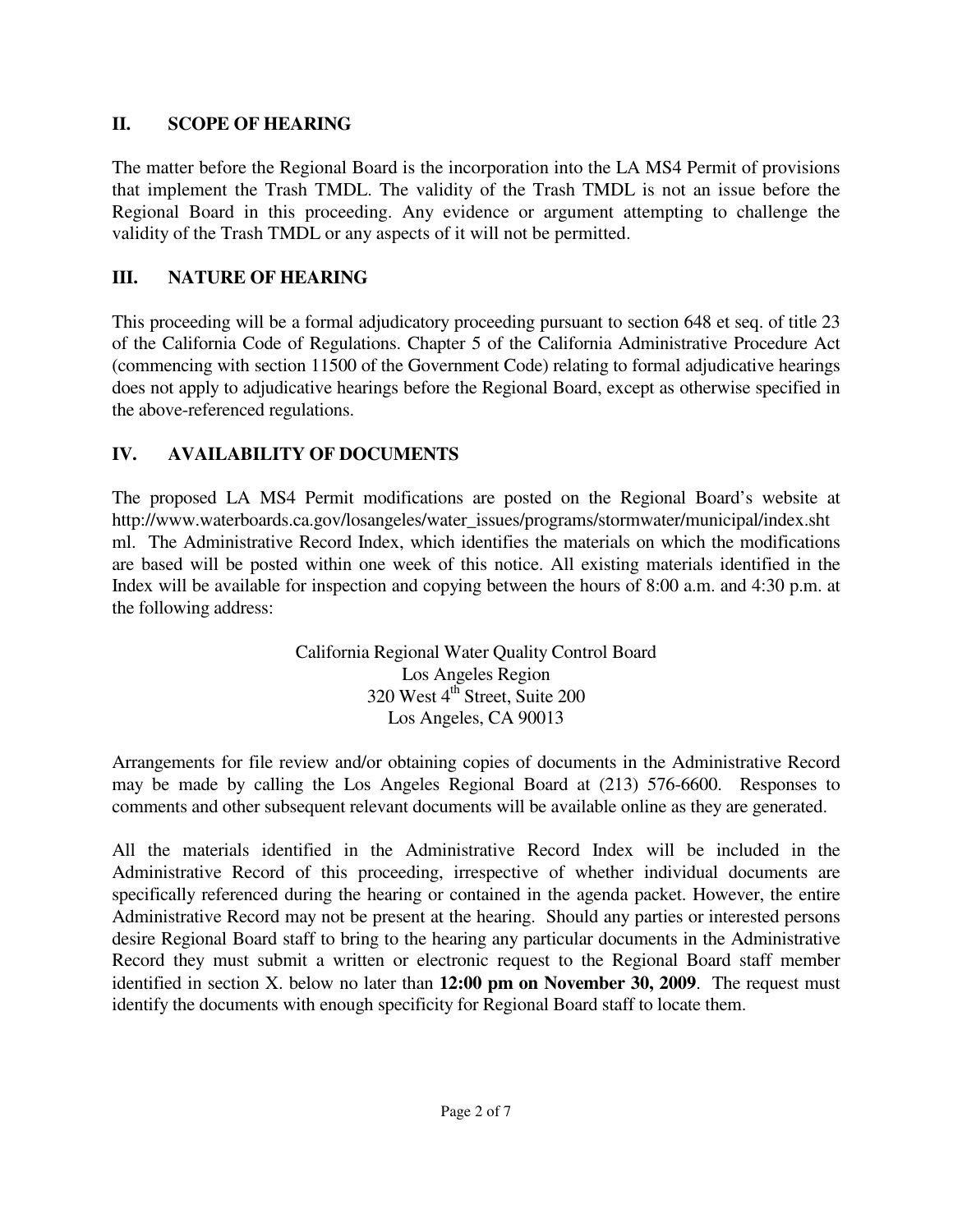## **V. PARTICIPANTS TO THIS HEARING**

Participants in this proceeding are identified as either "Parties" or "Interested Persons." Designation as a Party is not necessary to participate in this proceeding. Both Interested Persons and Parties will have the opportunity to present written and/or oral comments about the proposed modifications to the LA MS4 Permit. Both Interested Persons and Parties may be asked to respond to clarifying questions from the Regional Board, staff or others, at the discretion of the Regional Board.

# **A. Interested Persons**

Interested persons include any person or organization that is interested in the outcome of the hearing, but who has not been designated as a party. Interested persons may present written and/or oral comments, as provided in Section VI., A., below, but they may not present evidence. Interested persons are not subject to cross-examination and may not cross-examine witnesses.

# **B. Parties**

Parties are those persons or organizations anticipated to have the greatest interest in the outcome of the hearing. They are generally expected to take a leadership role in presenting any evidence or argument about the nature of the matter under consideration. Parties to the hearing may request to present evidence or to cross-examine other parties' witnesses (if any are called). Parties are subject to cross-examination about any evidence they present.

**At the time of this notice, the only designated party to this proceeding is the Los Angeles County Flood Control District, which is the Principal Permittee of the LA MS4 Permit.** Any LA MS4 Co-Permittee may also request and will be granted party status. Requests must be made by submitting a written or electronic request to the Regional Board (as provided in Section X. below) no later than **12:00 pm on October 19, 2009**. Requests must be made by an authorized official of the Co-Permittee's jurisdiction, such as the Mayor, City Manager, Director of Public Works, or other appropriate official. The request shall include the name, phone number, and email address of the person who is designated to receive notices about this proceeding on behalf of the jurisdiction.

Any other persons or organizations who wish to participate in the hearing as a party shall request party status by submitting a written or electronic request to the Regional Board (as provided in Section X. below) no later than **12:00 pm on October 19, 2009**. Any such requests on behalf of an organization must be made by an authorized representative. All requests for designation as a party shall include the name, phone number, and email address of the person (and if an organization, the person who is designated to receive notices on behalf of the organization). The request shall include a statement explaining the reasons for their request (e.g., how the issues to be addressed in the hearing and the potential actions by the Regional Board affect the person), and a statement explaining why the parties designated above do not adequately represent the person's interest.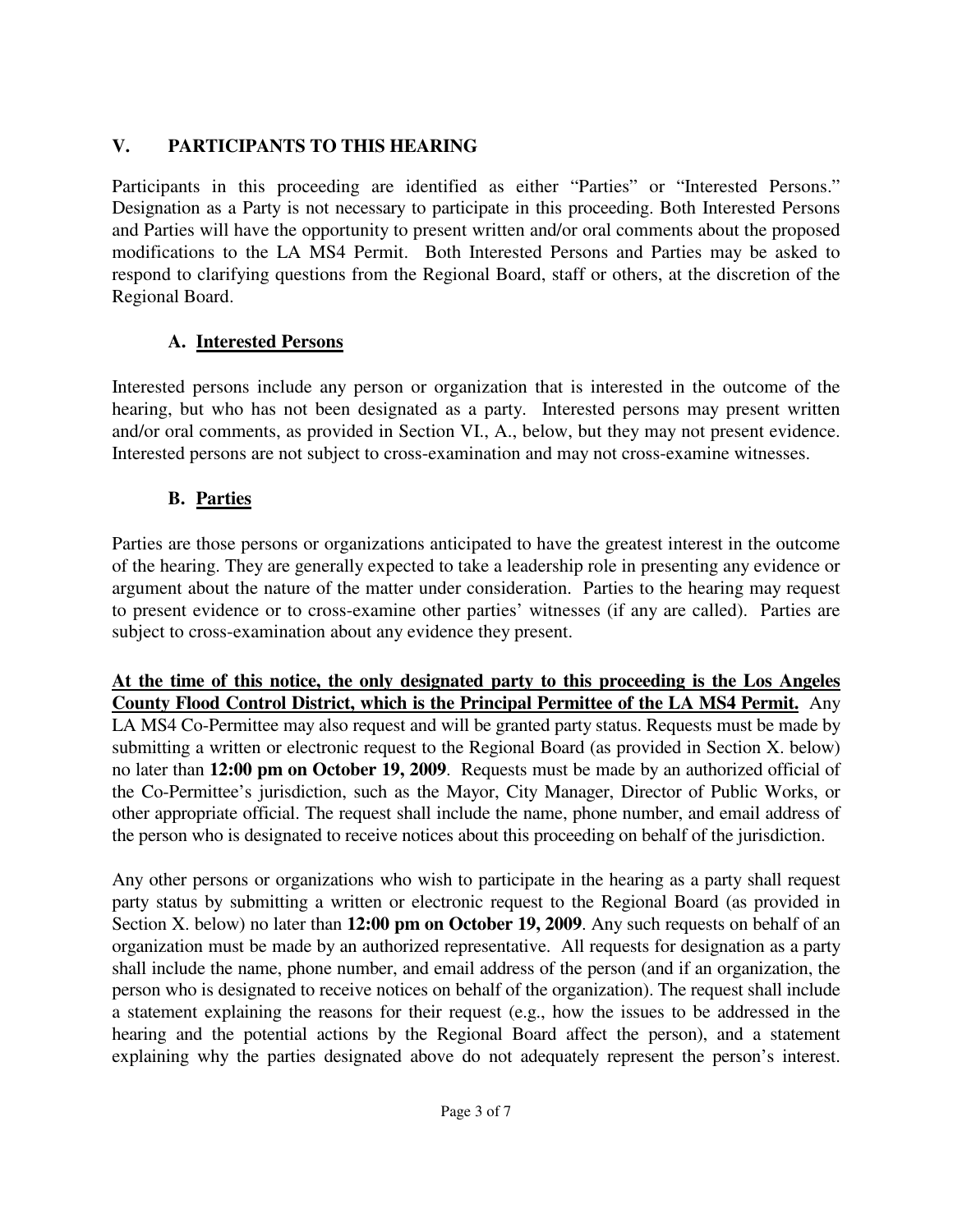Determinations will be based on whether their participation as a party will further the development of the issues before the Regional Board.

Those submitting requests for party status will be notified before the hearing whether the request is granted or denied. All parties will be notified if other parties are designated.

## **C. Regional Board Staff**

Regional Board staff is not a party to this proceeding. This is a proceeding to modify a permit, which does not involve investigative, prosecutorial, or advocacy functions. Staff's proposals, recommendations, and their participation in this proceeding exist for the purpose of advising and assisting the Regional Board. Likewise, attorneys for the Regional Board will advise and assist the Regional Board, which includes the board members and its entire staff. Given the nature of this proceeding and the limited facts in dispute, assigning a separate staff to "advocate" on behalf of a particular position would not further the development of the issues before the Regional Board.

## **VI. PUBLIC COMMENTS AND SUBMITTAL OF EVIDENCE**

## **A. Public Comments**

Comments include policy statements and/or arguments about the appropriateness, wisdom, or utility of the proposal before the Regional Board, including the manner of incorporating the Trash TMDL into the LA MS4 Permit. Public comments will be accepted in writing before the hearing, within the time specified in Paragraph C., below. Written comments submitted through email are requested to be transmitted in Microsoft Word format. Interested persons will also have the opportunity to address the Regional Board orally at the hearing (see Section VIII., below).

Public comments are not evidence.

#### **B. Requests to Submit Evidence**

"Evidence" includes witness testimony, documents, and tangible objects that tend to prove or disprove the existence of an alleged fact. "Relevant evidence" is evidence that relates to any fact in dispute in the proceeding. The primary evidence in this proceeding consists of the Trash TMDL, which is a duly adopted regulation of the Regional Board. As noted in Section II., above, the existence of the Trash TMDL is not a fact in dispute in this proceeding, and therefore evidence offered to dispute the facts on which the TMDL was based is not relevant evidence. Due to the nature of the Trash TMDL, it is not anticipated that significant amounts of additional evidence would be relevant to the Regional Board's decision about how to incorporate the Trash TMDL into the LA MS4 Permit.

Any requests to submit evidence that is not identified in the Administrative Record Index must be submitted within the time specified in Paragraph C., below. Requests to submit evidence must include a detailed description of the evidence and an explanation about why the evidence is relevant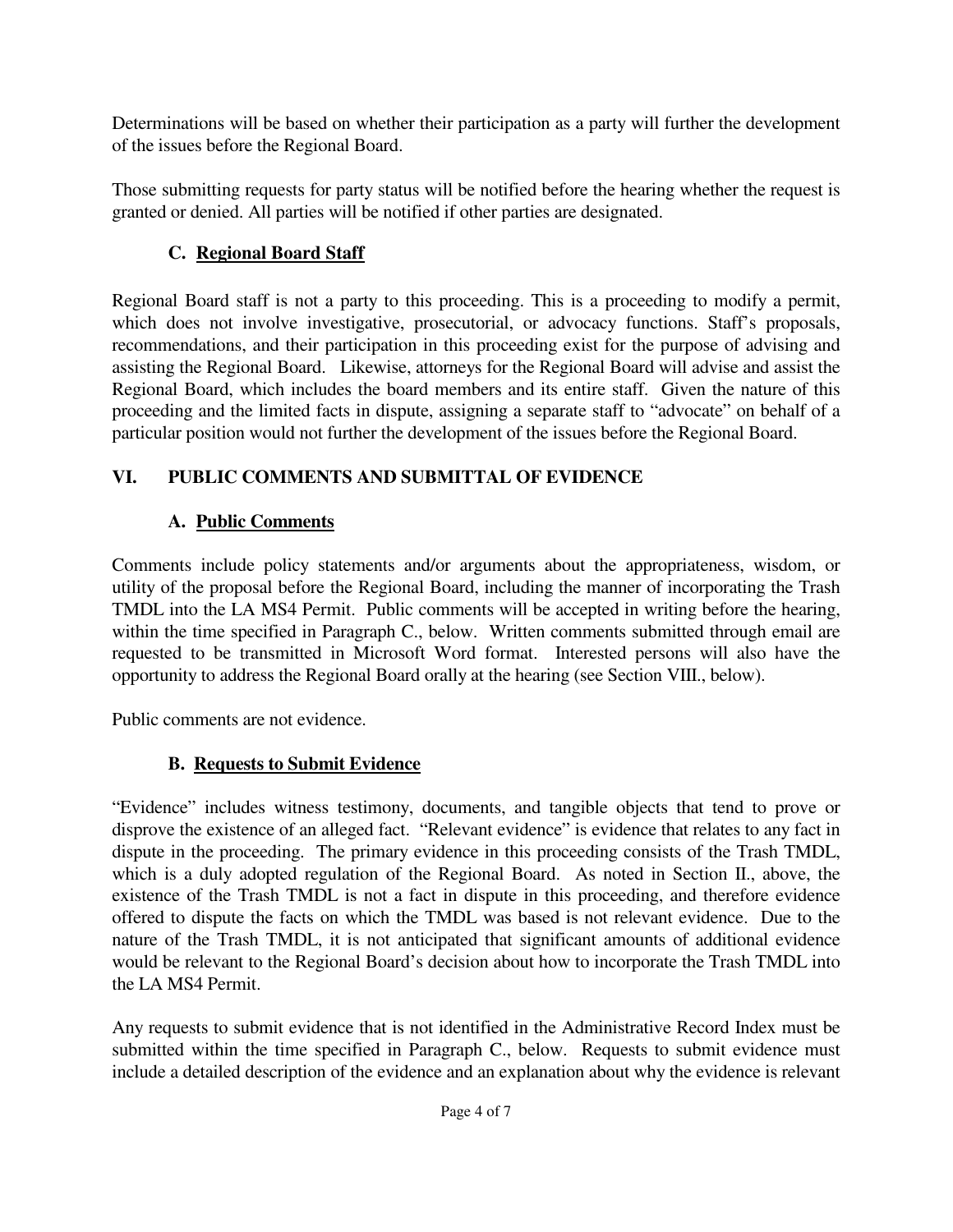evidence in this proceeding. Requests to submit documentary evidence must also be accompanied by a complete copy of the pertinent portions of the documentary evidence. Any party wishing to present testimonial evidence (i.e., witness testimony), shall submit their entire proposed testimony in writing pursuant to subdivision (c) of section 648.4 of title 23 of the California Code of Regulations, along with the information described in subdivision (b) of that section.

The Parties will be advised prior to the hearing if any additional evidence has been received into the administrative record.

## **C. Time to Submit Written Comments and Requests to Submit Evidence**

To be evaluated and responded to by Regional Board staff, included in the Regional Board's agenda packet, and fully considered by the Regional Board members in advance of the hearing, any written comments or requests to submit evidence must be submitted to the Regional Board, as provided in Section X. below, and received at the Regional Board office no later than **12:00 pm on November 9, 2009**.

Pursuant to section 648.4, title 23 of the California Code of Regulations, untimely written comments will not be accepted into the Administrative Record without a showing of good cause for the delay, and in no event if any party would be unduly prejudiced by the late submittal or if staff or the Regional Board would not have an adequate opportunity to review, consider, and respond to the comments.

## **VII.** *EX PARTE* **COMMUNICATIONS PROHIBITED**

Parties and interested persons are forbidden from engaging in *ex parte* communications regarding this matter with members of the Regional Board. An *ex parte* communication is a communication not authorized in the California Government Code, to a Regional Board member from any person, about a pending matter, that occurs in the absence of other parties and without notice and opportunity for the parties to respond. The California Government Code generally prohibits the board members from engaging in *ex parte* communications during permitting, enforcement, or other "quasi-adjudicatory" matters. As a permitting proceeding, Regional Board members may not discuss the subject of this hearing with any person, except during the public hearing itself, except in the limited circumstances and manner described in this notice.

## **VIII. HEARING PROCEDURES**

Adjudicative proceedings before the Regional Board generally will be conducted in the following order:

 Administration of oath to persons who intend to testify Regional Board staff presentation Interested persons' comments Designated parties' presentation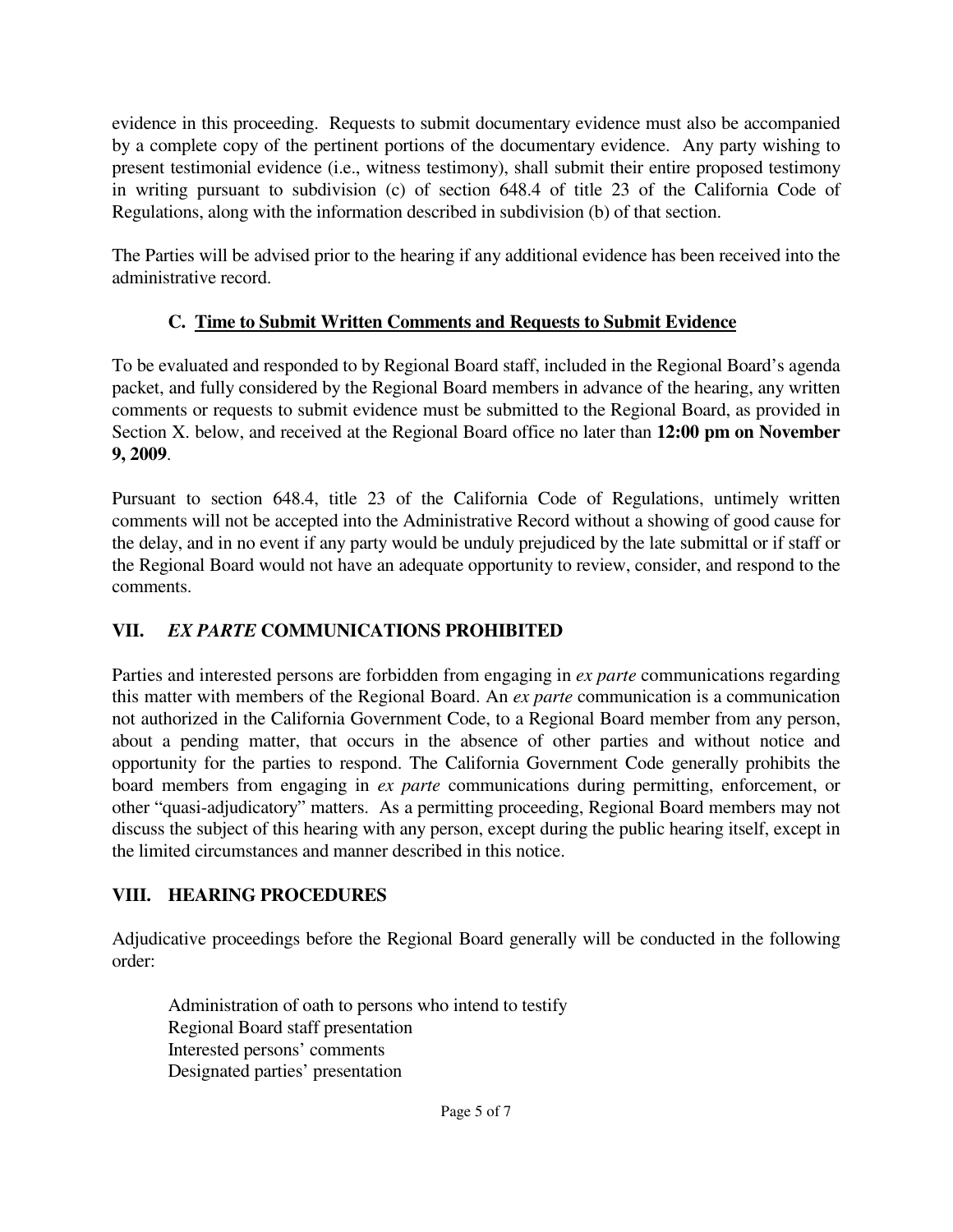Questions from the Regional Board to parties Questions from the Regional Board to Staff Deliberations (in open or closed session) Regional Board decision

While this is a formal administrative proceeding, the Regional Board does not generally require the cross examination of witnesses, or other procedures not specified in this notice, that might typically be expected of parties in a courtroom.

Each party will be advised after the receipt of public comments, but prior to the date of the hearing, of the amount of time the party will be allocated for its presentations. That decision will be based upon the complexity and the number of issues under consideration, the extent to which the parties have coordinated, the number of parties and interested persons anticipated, and the time available for the hearing. The parties should contact the Regional Board staff, as provided in section X. below, not later than **12:00 pm on November 9, 2009** to state how much time they believe is necessary for their presentations. It is the Regional Board's intent that reasonable requests be accommodated.

Interested persons are invited to attend the hearing and present oral comments. Oral comments may be limited to 3 to 5 minutes each for their comments, in the discretion of the Chair, depending on the number of persons wishing to be heard.

Parties and interested persons with similar concerns or opinions are encouraged to choose one representative to speak, and are encouraged to coordinate their presentations with each other. Repetitive comments will not be allowed.

The Regional Board will include in the Administrative Record written transcriptions of oral testimony or comments that are made at the hearing.

#### **IX. OBJECTIONS TO MANNER OF HEARING**

Parties or interested persons with procedural requests different from or outside of the scope of this notice should contact the Regional Board staff member identified in section X. below no later than **12:00 pm on November 9, 2009**. The Regional Board will endeavor to accommodate reasonable requests.

Objections to (a) any procedure to be used or not used during the hearing, (b) any document or evidence in the administrative record, or (c) any other matter set forth in this notice, must be submitted in writing and received by the Regional Board staff member identified in section X. below no later than **12:00 pm on November 9, 2009**. Any objections related to the amount of time allocated for parties' presentations must be submitted within two business days of notice thereof.

**Untimely objections will be deemed waived. Procedural objections about the matters contained in this notice will be addressed prior to and will not be entertained at the hearing**.